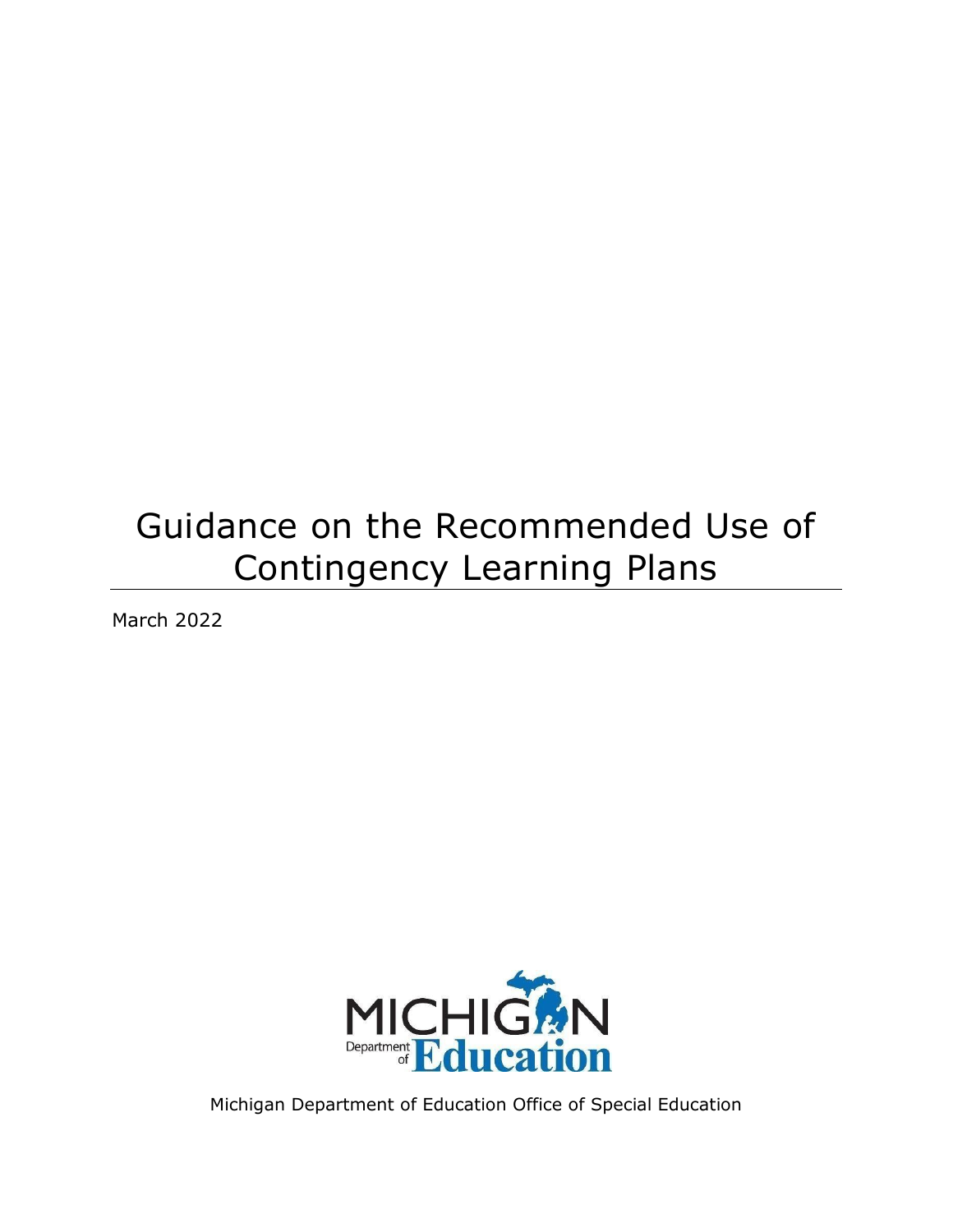

## Table of Contents

| Guidance on the Recommended Use of Contingency Learning Plans3 |  |
|----------------------------------------------------------------|--|
|                                                                |  |
|                                                                |  |
|                                                                |  |
|                                                                |  |
|                                                                |  |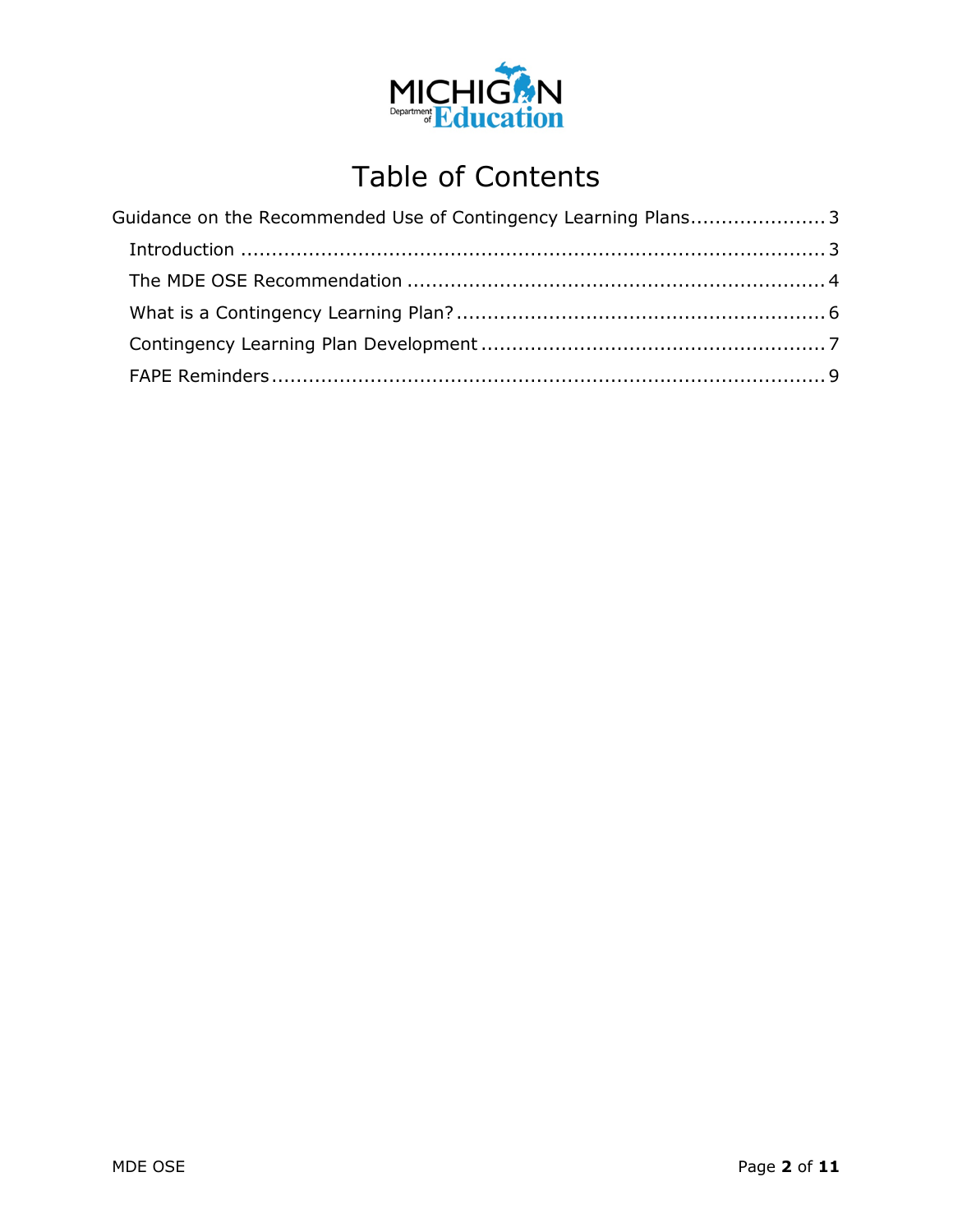

## <span id="page-2-0"></span>Guidance on the Recommended Use of Contingency Learning Plans

### <span id="page-2-1"></span>**Introduction**

The federal *Individuals with Disabilities Education Act* (IDEA) and the Michigan Administrative Rules for Special Education (MARSE), require districts to provide special education and related services to students with individualized education programs (IEPs), ages three to 26. Despite the challenges posed during the COVID-19 pandemic and an ongoing public health emergency, Congress has waived no requirements of the IDEA.

Communities continue to struggle with COVID-19 outbreaks, which has resulted in complications in educating all students. MDE OSE reminds districts of not only their continuous obligations under the IDEA to provide a free appropriate public education (FAPE) to students with IEPs, but also of a process that may be used to meet that obligation during the uncertainty of the COVID-19 pandemic.

The purpose of this document is to share MDE OSE's continued recommendation regarding the use of contingency learning plans (CLP). CLPs are a way to ensure districts are able to provide FAPE for students with IEPs, including children three to five years of age, during potential quarantines and changes of modes of instruction that may occur due to the COVID-19 pandemic. Through this document, districts are encouraged to be proactive and prepare for COVID-19 related circumstances that could potentially compromise the provision of a FAPE and to utilize CLPs as a way to ensure the continued provision of a FAPE. Additionally, this document provides information regarding the development and implementation of CLPs, to families of students with disabilities, advocates, intermediate school districts (ISDs), and local districts, including public school academies (PSAs).

MDE OSE's recommendation to use CLPs, supports implementation of one of the key strategies outlined in the State of Michigan's COVID-19 Guidance for Operating Schools Safely<sup>[1](#page-2-2)</sup>. The state of Michigan guidance ensures Michigan students and educators are as safe as possible in the classroom to enable in-person learning, and when in-person learning is not possible, MDE OSE's recommendation to use a CLP can ensure a seamless transition to alternate modes of instruction<sup>[2](#page-2-3)</sup>. CLPs are used

<span id="page-2-2"></span>l <sup>1</sup> [COVID-19 Guidance for Operating Schools Safely](https://www.michigan.gov/documents/coronavirus/COVID-19_Guidance_for_Operating_Schools_Safely_728838_7.pdf)

<span id="page-2-3"></span><sup>&</sup>lt;sup>2</sup> [MI Safer Schools Guidance for Managing Students Exposed to COVID-19](https://www.michigan.gov/documents/coronavirus/MI_Safer_Schools_Guidance_for_Managing_Students_Exposed_to_COVID-19_734750_7.pdf)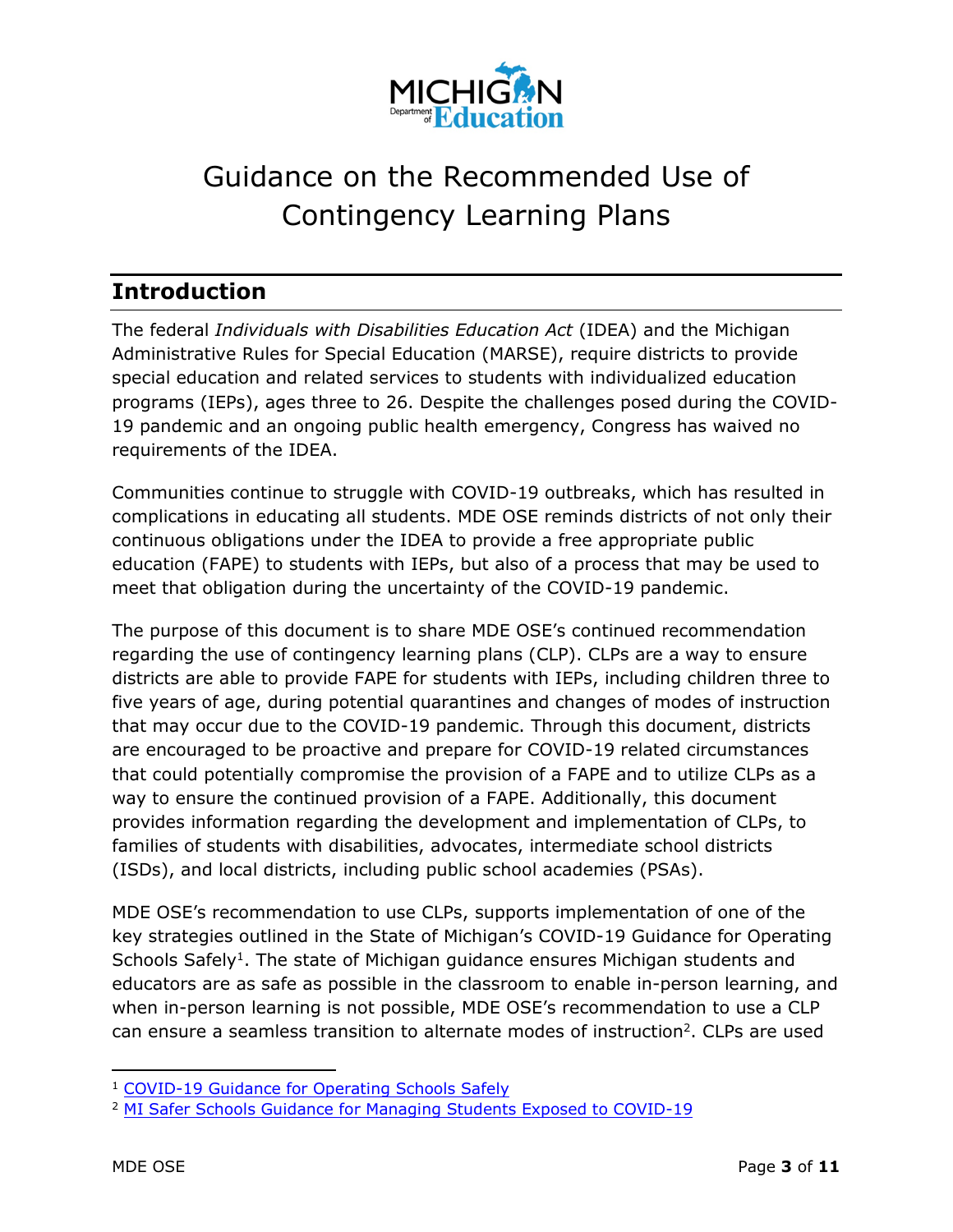

for pandemic purposes only and should not be used to address behaviors and disciplinary matters.

District's that choose to utilize CLPs will develop a CLP in accordance with an individual [3](#page-3-1) . The CLP is designed to be implemented when the district is not able to provide the primary instructional delivery approach in the educational setting determined appropriate by the IEP team and should be listed in the current IEP.

As districts anticipate the appropriate mode of instruction, based on numerous variables pertaining to the COVID-19 pandemic, developing a CLP in accordance with each student's IEP will allow for proactive planning and meaningful parent participation.

This guidance is not intended to provide legal advice. For legal advice, please consult with the attorney representing your district.

#### <span id="page-3-0"></span>**The MDE OSE Recommendation**

In accordance with IDEA, at the beginning of the school year, each public agency must have in effect, for each child with a disability within its jurisdiction, an IEP<sup>[4](#page-3-2)</sup>. The IEP, which is in place to start the school year, must be based on the unique needs of the individual child or student with a disability and must consist of a full offer of a FAPE. FAPE is based on a full instructional day and consists of the instructional programs, supports, and related services provided through the district's primary instructional delivery approach that are required to meet the student's needs.

Districts should continue to protect the health and safety of all students and staff as they strive to afford students with IEPs the FAPE they are entitled.

<span id="page-3-2"></span><sup>4</sup> [34 CFR §300.323 When IEPs must be in effect.](https://sites.ed.gov/idea/regs/b/d/300.323)

<span id="page-3-1"></span><sup>1</sup> <sup>3</sup> Parent as defined by §300.30 of the Individuals with Disabilities Education Act includes a biological or adoptive parent of a child with a disability; a foster parent unless state law, regulations, or contractual obligations with a State or local entity prohibit a foster parent from acting as a parent; a guardian generally authorized to act as the child's parent, or authorized to make educational decisions for the child; an individual acting in the place of a biological or adoptive parent with whom the child lives; or an individual who is legally responsible for the child's welfare, or a surrogate parent who has been appointed in accordance with §300.519 or section 639(a)(5) of the Act.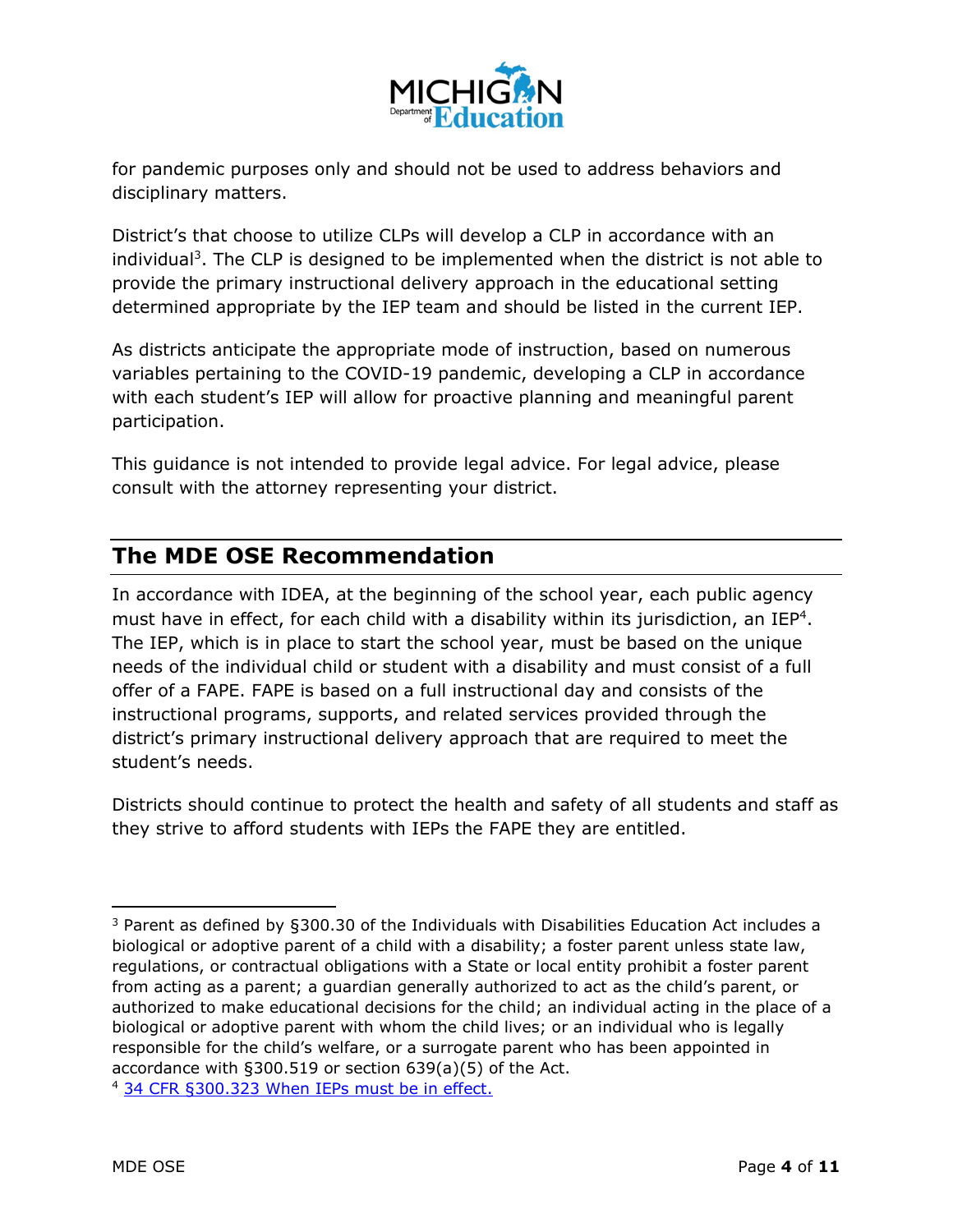

An IEP is an entitlement under IDEA, and must be written to reflect the services, modifications, supports, and placements that support a student's unique education and behavior-related needs and provide a FAPE to the student. The Office of Special Education and Rehabilitative Services (OSERS) and the Office of Special Education Programs (OSEP) have been clear that an IEP must not be written to accommodate a temporary situation, administrative convenience, or lack of time and resources. Therefore, MDE OSE reminds districts of the option to develop a CLP, which OSERS and OSEP have referred to in earlier guidance as a Distance Learning Plan, for a student with an IEP, as a best practice<sup>[5](#page-4-0)</sup> and as a way to ensure the student continues to receive a FAPE when there is a disruption or interruption to their normal mode of learning. OSEP, introduced the concept of a Distance Learning Plan, which Michigan refers to as a CLP, during the H1N1 Pandemic in 2008.

While the IDEA or MARSE do not require the use of a CLP, MDE OSE strongly recommends districts use the CLP as a process to support districts and families in planning through the uncertainties of the COVID-19 pandemic. The CLP is a process MDE OSE has designed, based on the OSEP guidance $6$ , to support each district in meeting their obligation to ensure a FAPE, despite the challenges posed by the COVID-19 pandemic. CLPs are not to be used for purposes unrelated to the COVID-19 pandemic, such as disciplinary purposes.

MDE OSE continues to encourage IEP Teams to be proactive and engage in collaborative conversations with families regarding the need for the development or revision of a CLP. Identifying the need for a CLP affords a student's IEP Team an opportunity to reach an agreement as to the events that may trigger the implementation of the CLP when the district is unable to provide a full offer of a FAPE as written in a student's IEP. The current IEP and the CLP, operating in tandem, will allow special education programs, services, and supports to be provided seamlessly as districts respond to students', families', communities', and state health status, in light of the ongoing uncertainty caused by the COVID-19 pandemic.

<span id="page-4-0"></span><sup>-</sup><sup>5</sup> Questions and Answers on Providing Services to Children with Disabilities During the [Coronavirus Disease 2019 Outbreak. March 2020 \(PDF\) \(ed.gov\)](https://sites.ed.gov/idea/files/qa-covid-19-03-12-2020.pdf)

<span id="page-4-1"></span><sup>6</sup> [Questions and Answers on Providing Services to Children with Disabilities during an H1N1](https://www2.ed.gov/policy/speced/guid/idea/h1n1-idea-qa.pdf)  [Outbreak \(PDF\) \(ed.gov\)](https://www2.ed.gov/policy/speced/guid/idea/h1n1-idea-qa.pdf)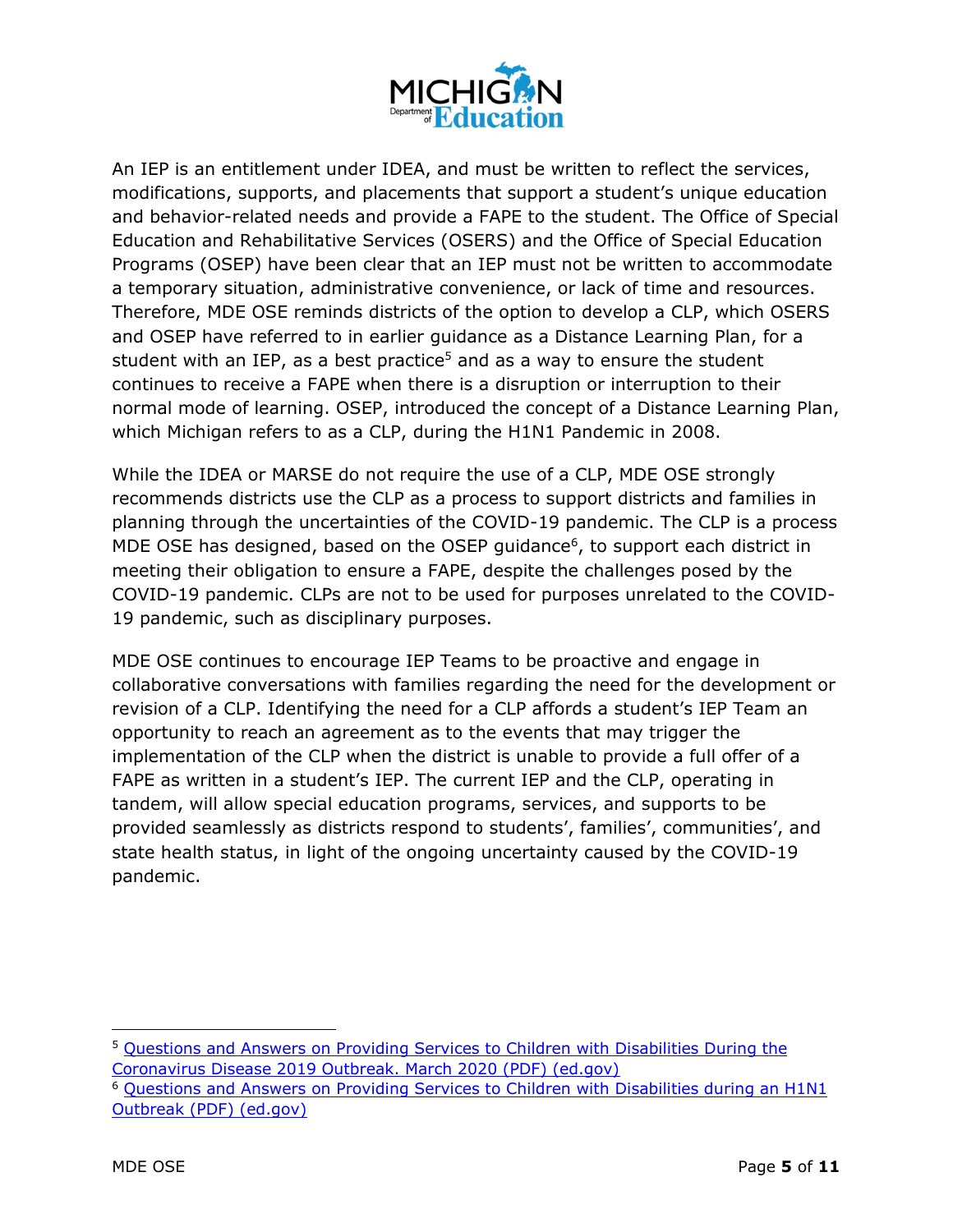

### <span id="page-5-0"></span>**What is a Contingency Learning Plan?**

A CLP is an individualized plan developed for a student with an IEP, in accordance with the student's current IEP. The CLP is developed in collaboration with the parent and is implemented only when the district is unable to implement the student's IEP, due to the COVID-19 pandemic and is only valid for the school year in which the CLP was developed. CLPs are used for pandemic purposes only and are not to be used for disciplinary purposes.

Whereas an IEP is an entitlement for a student with a disability under IDEA, a CLP is not. The federal OSEP first encouraged the use of contingency learning plans in 2008, in response to the H1N1 outbreak<sup>[7](#page-5-1)</sup>. As the COVID-19 pandemic continues to impact the education of all students across the nation, once again CLPs are being recommended by OSEP and MDE OSE to ensure students with IEPs continue to receive a FAPE when a district is unable to fully implement a student's IEP.

Consistent with the federal IDEA requirements and in accordance with the current IEP, an individualized CLP is developed to enable the student to:

- · advance appropriately toward attaining the student's annual IEP goals.
- · be involved in and continue to make progress in the general curriculum or in appropriate activities, for children ages three to five.
- · participate in extracurricular and other nonacademic activities; and
- · be educated and participate in activities with their nondisabled peers to the maximum extent appropriate.

Additionally, once developed, CLPs are continuously updated to ensure the student continues to make progress. Revisions to CLPs may include, but are not limited to, additional or change in supports to ensure accessibility and equity, program or service times, or the identification and support of new or emerging needs.

Similar to a behavior intervention plan, a health plan, and an emergency intervention plan, MDE OSE recommends the use of a CLP, and the event(s) that may trigger the need for implementation of the CLP, to be referenced in the IEP.

<span id="page-5-1"></span>l <sup>7</sup> [Questions and Answers on Providing Services to Children with Disabilities during an H1N1](https://www2.ed.gov/policy/speced/guid/idea/h1n1-idea-qa.pdf)  [Outbreak \(PDF\) \(ed.gov\)](https://www2.ed.gov/policy/speced/guid/idea/h1n1-idea-qa.pdf)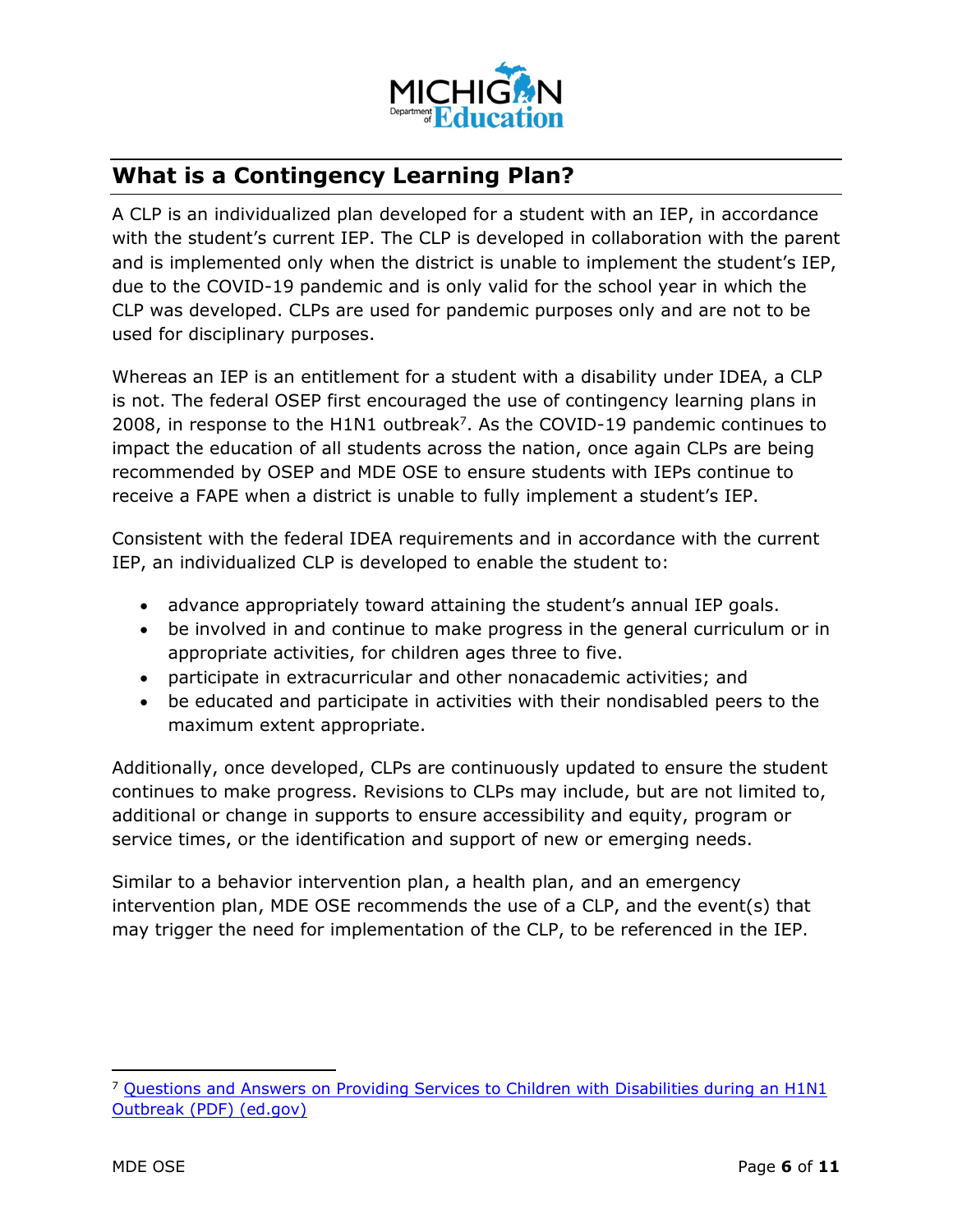

### <span id="page-6-0"></span>**Contingency Learning Plan Development**

The development of a CLP is highly individualized and is in accordance with each student's IEP. The current or most recent IEP for each student is the offer of a FAPE that was developed based on the student's unique education and behavior-related needs and a full instructional day in the education setting that was determined appropriate by the IEP Team. Each student's IEP must be current to start the school year and is the basis for discussion regarding the development of a CLP.

Consistent with the requirements of IDEA, as a member of the IEP Team, parents must be provided meaningful participation and be fully informed of the special education programs, services, and supports available in the brick-and-mortar setting, as well as those provided in a CLP.

Although referenced in the supplementary aids and services section of the IEP, the CLP will exist separately from the IEP. Supplementary aids and services $8$  enable students with disabilities to be educated with nondisabled students to the maximum extent appropriate. Therefore, consistent with IDEA requirements, when determining the need for a CLP, IEP Teams will identify COVID-19 related events that may trigger the need for a CLP in the supplementary aids and services.

Possible triggering events may include:

- · student illness due to COVID-19,
- · symptoms of long COVID,
- · student quarantine due to exposure to COVID-19, or
- · school, district, or program closure due to COVID-19.

Changes to the CLP can be made, as needed, with input from the parent and without convening an IEP Team meeting.

Although IEP Team conversations and considerations regarding the need for a CLP may be somewhat universal, the student, family, district, and community events that would trigger the implementation of the plan are individualized within the context of the COVID-19 pandemic.

Input from parents on a regular basis is critical for students who are learning through a virtual mode of instruction. In a remote setting, parents are able to provide valuable information regarding their student's level of engagement with virtual learning, as well as successes and struggles. District staff are encouraged to

-

<span id="page-6-1"></span><sup>&</sup>lt;sup>8</sup> [Individualized Education Program Development: Supplementary Aids and Services](https://www.michigan.gov/documents/mde/SupplementaryAidsServices_707704_7.pdf#:~:text=Frequency%2C%20Location%2C%20Duration%20The%20IDEA%20further%20requires%20supplementary,those%20services%20and%20modifications.%2034%20CFR%20%C2%A7300.320%28a%29%287%29.%20Frequency)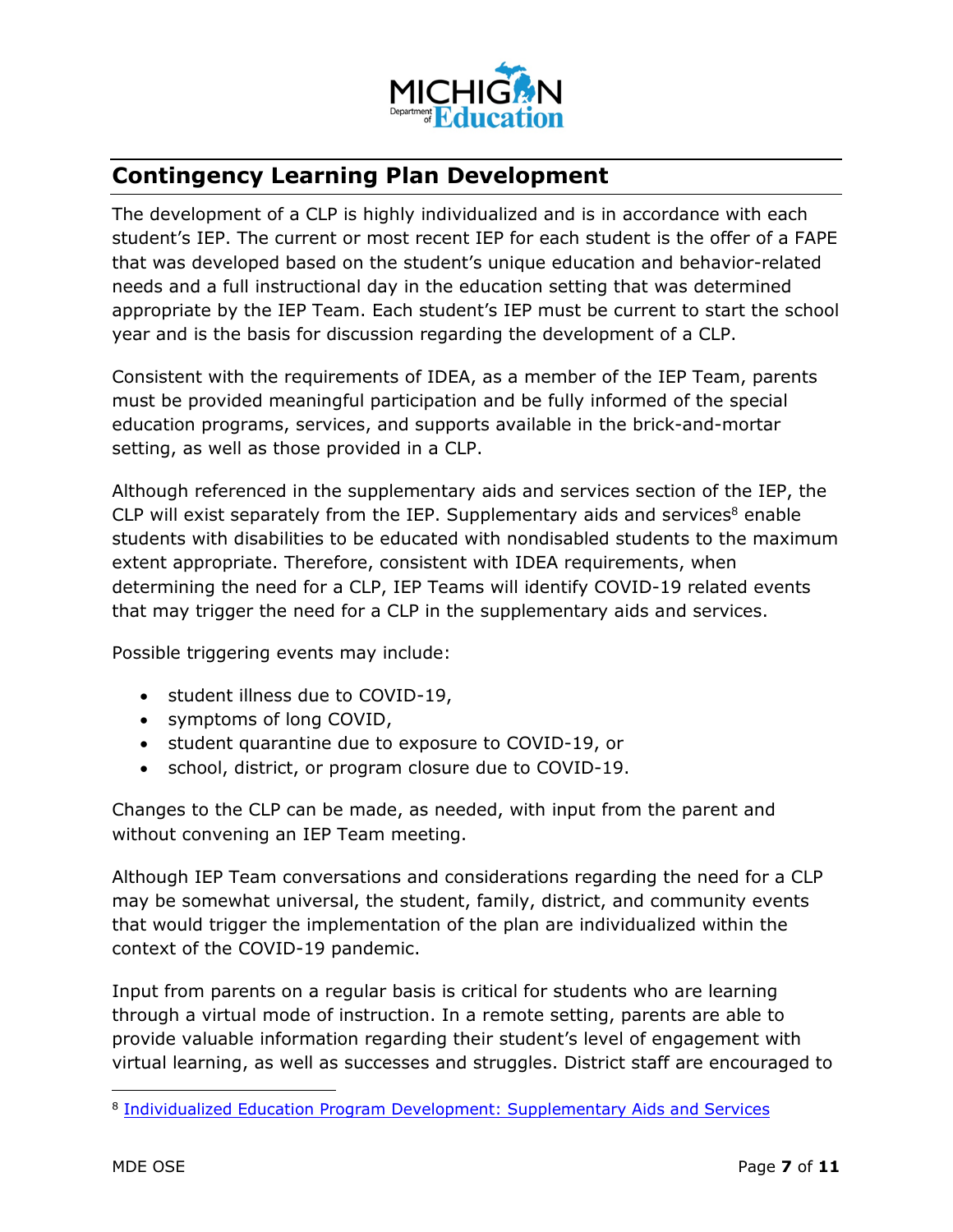

maintain positive family-school relations and increase communications to determine the efficacy of a student's CLP.

If a parent believes their student has been denied a FAPE because a district failed to develop a CLP in accordance with a student's IEP or failed to implement the CLP, the parent may:

- · contact the district's Director of Special Education to express concerns.
- · contact Special Education Mediation Services (SEMS) to request a facilitated IEP Team meeting, which allows a neutral third-party to facilitate further discussion.
- · contact SEM[S9](#page-7-0) to request mediation.
- · file a state complaint, or request a due process hearing.

For more information regarding dispute resolution options<sup>[10](#page-7-1)</sup> please visit the MDE Office of Special Education Dispute Resolution Options website.

Additional considerations regarding CLP development include, but are not limited to:

**Students Enrolled in 200-Day Programs:** CLPs developed as a result of the COVID-19 pandemic will include the duration of the 200-day program and may not need to be adjusted, revised, or adapted, unless the services provided during the summer will be different, or the services or supports during the summer portion of the 200-day program are not addressed in the original CLP.

**Students Enrolled in a Transition Program:** When districts are not able to provide in-person instruction, IEP Teams should consider each student's transitionrelated needs and any alternative strategies that could be implemented in a remote setting to address the transition-related needs. These alternate strategies, including frequency and duration, should be written as part of the CLP.

**Students Who Are Not Yet Eligible:** When initial eligibility cannot be determined due to the need for face-to-face assessment and observations for a student who is learning remotely, due to the COVID-19 pandemic, a district is encouraged to develop a CLP, in collaboration with the parent, for the student who is not yet eligible. The CLP should be based on the suspected disability and the needs that resulted in the request for an evaluation. In this situation, evaluation teams are

<span id="page-7-0"></span>l <sup>9</sup> [Special Education Mediation Services](https://mikids1st.org/)

<span id="page-7-1"></span><sup>10</sup> MDE Special Education [Dispute Resolution Options](https://www.michigan.gov/mde/0,4615,7-140-6598_88185---,00.html)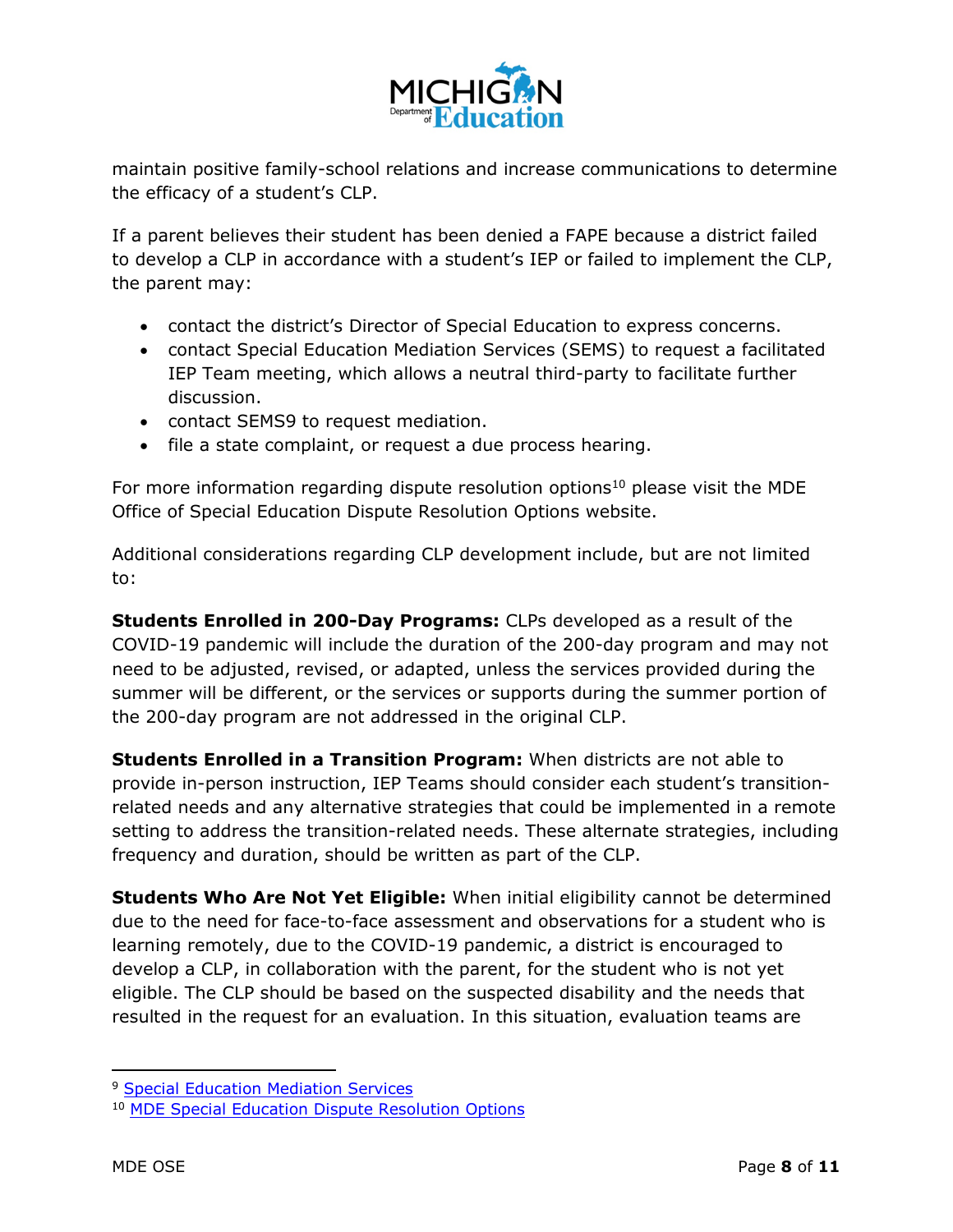

reminded of evaluation timeline requirements and the option of an extension to the evaluation timeline, when agreed upon by the parent.

**Students Transferring in from Another District or State:** Students with IEPs who transfer to a new district within Michigan or from out-of-state, must be provided with a FAPE upon enrollment in the new district within the same school year. FAPE must include services comparable to those described in the student's IEP from the previous district, until the new district either adopts the student's IEP from the previous district or develops a new IEP within 30 school days, or (in the case of an out-of-state student) conducts an evaluation<sup>[11](#page-8-1)</sup>. Upon enrollment, a district must review and consider the previous district's offer of FAPE. The IEP Team is encouraged to develop a CLP, in accordance with the current or most recent IEP from the previous district, through the remainder of the 2021-2022 school year, or assess and develop a new IEP and offer of FAPE.

#### <span id="page-8-0"></span>**FAPE Reminders**

#### **Consider the need for parent counseling and training, as a related service, to assist parents in acquiring the skills necessary to support the implementation of their student's IEP.**

34 CFR  $$300.34$  of the IDEA<sup>[12](#page-8-2)</sup> states related services includes parent counseling and training. The purpose of parent counseling and training is to assist parents in acquiring skills to support the implementation of their student's IEP. In some cases, this may involve helping the parent to gain skills needed to support IEP goals and objectives at home. This purpose can be accomplished by:

- · assisting parents in understanding the educational needs of their child or student,
- · providing parents with information about a child or student's development,
- · providing support and basic information about a child or student's initial placement in special education, and
- · providing parents with contact information about parent support groups, financial assistance resources, and other potential sources of information or support outside the school system.

<span id="page-8-1"></span>l <sup>11</sup> 34 CFR § 300.323(e)-(f) – [When IEPs must be in effect](https://sites.ed.gov/idea/regs/b/d/300.323)

<span id="page-8-2"></span><sup>&</sup>lt;sup>12</sup> 34 CFR § 300.34(c)(8)(i) – **[Parent Counseling and Training](https://sites.ed.gov/idea/regs/b/a/300.34)**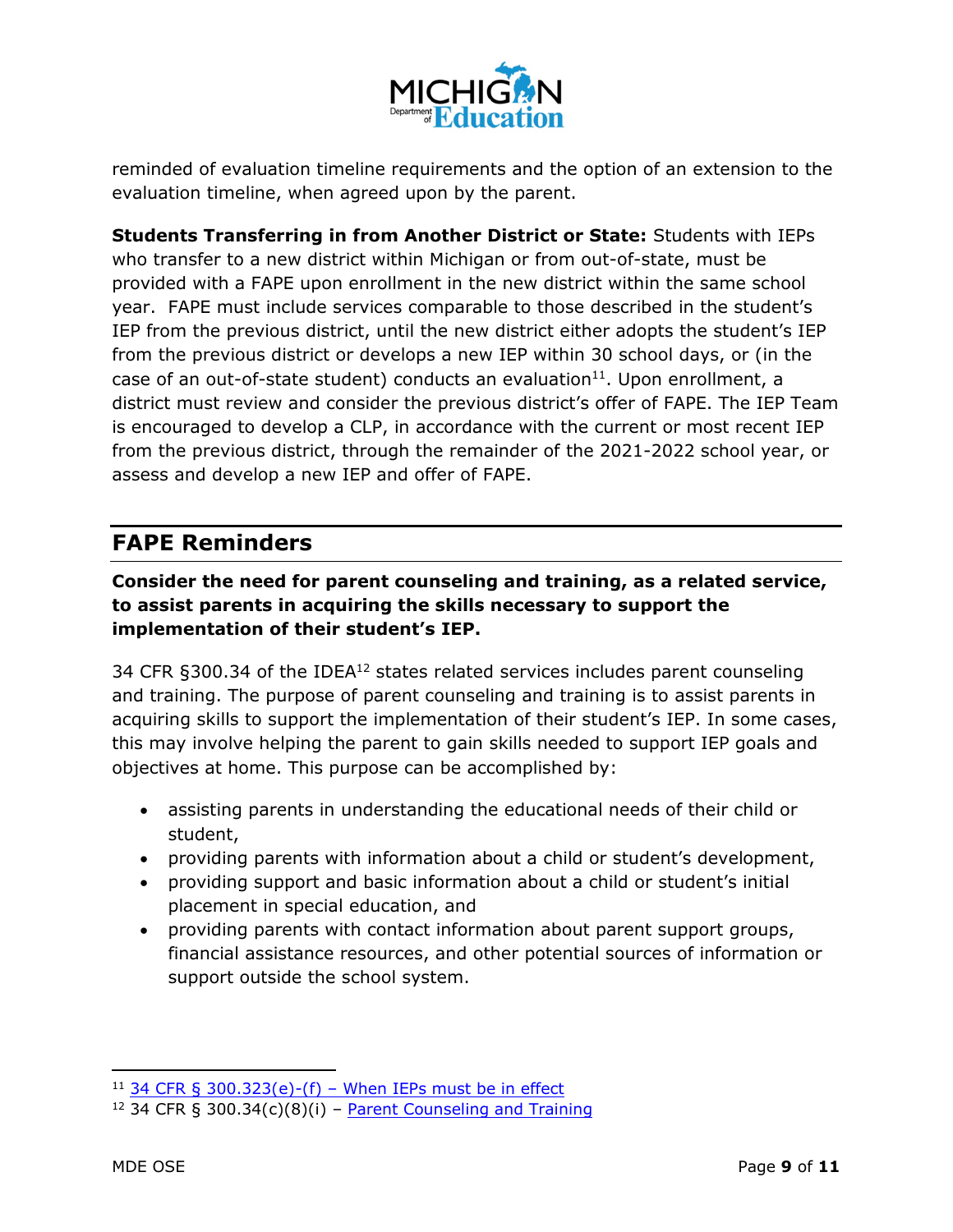

Parent counseling and training is intended to benefit children and students by helping them to make greater gains toward meeting their IEP goals and objectives and to strengthen important learning supports provided both at home and at school. Parent training may include individual technology training for a parent, so their student has access to virtual instruction, or for a parent to participate in IEPrelated meetings.

For districts utilizing non-technology-enabled instruction at a distance, parent training may include, but is not limited to, providing training to support physical prompting, cuing, hand-over-hand assistance, or implementation of a specific curriculum for the student to make progress on IEP goals or the general curriculum. Additional considerations may include providing training on a piece of assistive technology the student requires to access instruction.

Districts are encouraged to talk with families to identify barriers to participation in their student's education, as well as identify barriers to their student's ability to make progress on IEP goals and have access to, and make progress in, the general curriculum.

Districts are reminded of Michigan Alliance for Families<sup>[13](#page-9-0)</sup>, an IDEA grant funded initiative, which provides free information, support, and education for families of children and students, ages birth to 26, who receive or may be eligible to receive special education services.

#### **Be aware of child find obligations and/or the need to review and revise IEP's due to the adverse impact of long COVID-19.**

The Office of Civil Rights (OCR) and the Office of Special Education and Rehabilitation Services (OSERS) reminds states, ISDs, and member districts of the additional challenges some children and students may experience due to the long-term health effects from COVID-19. In the guidance released July 2021<sup>[14](#page-9-1)</sup>, OCR and OSERS discuss the symptoms and child find obligations associated with long COVID, which is resulting in an adverse impact on the education of some children and students with and without disabilities.

It is critical for ISDs and member districts to be cognizant of children and students who are experiencing symptoms of long COVID or other conditions that are a result of COVID-19. Persistent symptoms of long COVID may trigger a district's child find

<span id="page-9-0"></span>l <sup>13</sup> [Michigan Alliance for Families](https://www.michiganallianceforfamilies.org/)

<span id="page-9-1"></span><sup>&</sup>lt;sup>14</sup> Long COVID under Section 504 and the IDEA: A Resource to Support Children, Students, [Educators, Schools, Service Providers, and Families](https://www2.ed.gov/about/offices/list/ocr/docs/ocr-factsheet-504-20210726.pdf)